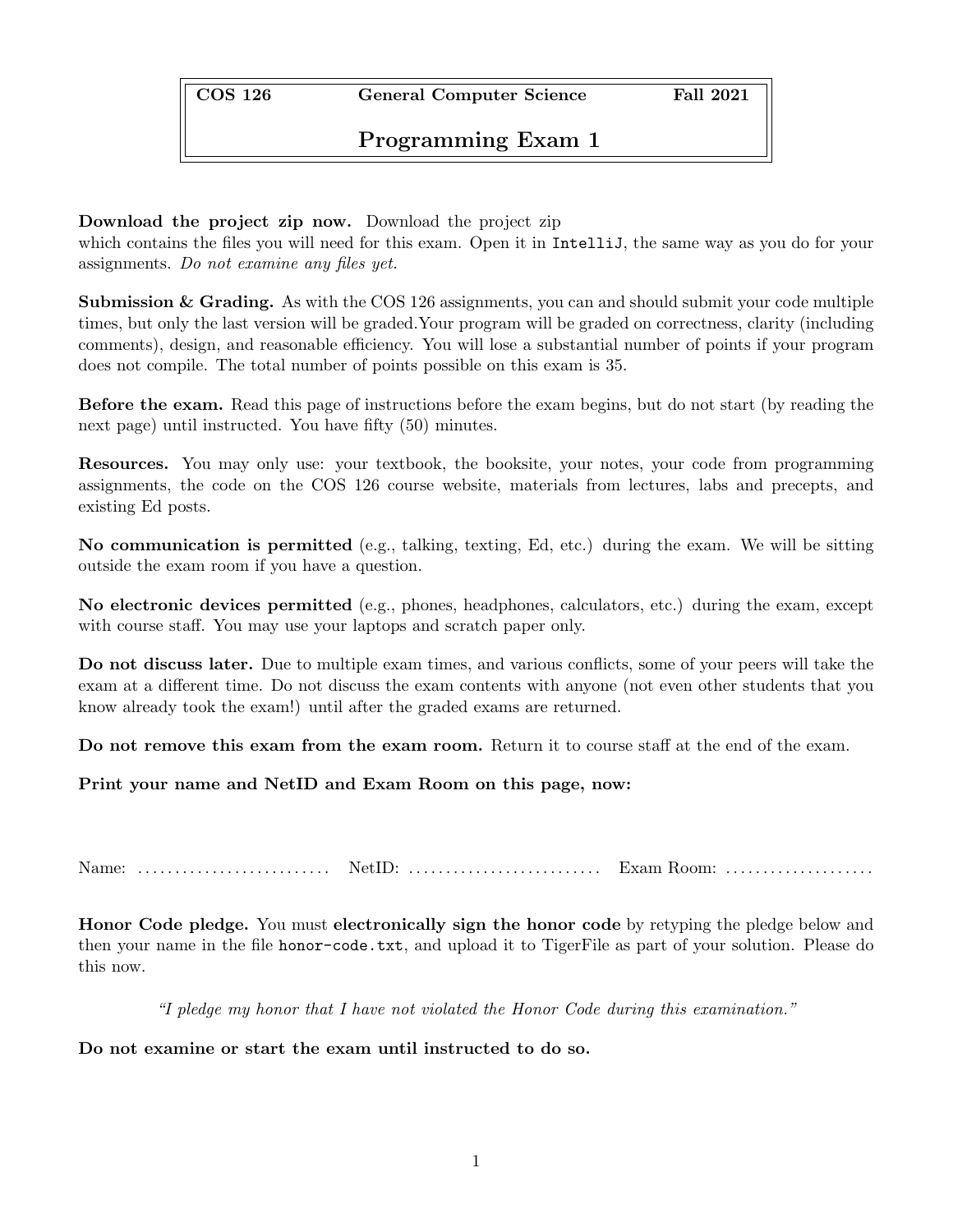You will be implementing part of a game called *The Picnic Game*. In the game, one person thinks of a secret rule about what kinds of items can be brought to the picnic. After hearing about some items that can be brought (or not) to the picnic, players try to guess the rule. Today, we'll omit the guessing part and focus on the rules aspect. In this exam, you will implement up to 7 functions and test them individually:

- 1. itemMessage (7 pts): Returns a sentence stating whether an item can be brought to the picnic.
- 2. rule1 (5 pts): Return true for words shorter than 6 characters (e.g. cat is allowed, but not banana).
- 3. rule2 (9 pts): Return true for words containing the letter 'e' (e.g. bubble, but not cat).
- 4. isVowel (6 pts): Return true if a character is a vowel (helper function for rule3 and rule4).
- 5. rule3 (5 pts): Return true for words ending in a vowel (e.g. bubble, but not cat).
- 6. rule4 (2 pts<sup>\*</sup>): Return true for words with more consonants than vowels (e.g. cat, but not banana).
- 7. rule5 (1 pt<sup>\*</sup>): Return true for words following the adage "I before E, except after  $C^{\prime\prime}$  (e.g. friend, but not glacier).

Each function stands alone, and the functions progressively increase in difficulty. Note  $(*)$ : rule4 and rule5 are challenge functions and should only be tried after the other 5 functions have been implemented and tested.

We give you starter code in Picnic.java that compiles, runs, and includes all function declarations. You should modify the body of each function according to this specification. Note: *DO NOT* modify the signature/interface for *any* of the supplied functions – only the function body.

```
Part I (7 pts): itemMessage. In Picnic.java, we
correctly implement a rule0, which returns true for
words that start with the letter 'b' (e.g. banana
is allowed, but not collie). On the right is shown
an example run of the program. The command line
argument specifies which rule to use, in this case 0
(starts with 'b'). The input to the program (item
list) is read from the file rule0.txt.
                                                    % java-introcs Picnic 0 < rule0.txt
                                                    banana: true
                                                    collie: false
                                                    glacier: false
                                                    cat: false
                                                    bubble: true
```
Function itemMessage should create a message about an item, saying whether or not it is allowed to the picnic. As shown above, the provided code only prints the item and a boolean. Modify the body of the function so that it produces (exactly!) the more informative output shown on the right.

```
% java-introcs Picnic 0 < rule0.txt
Yes, you can bring a banana to the picnic.
No, you cannot bring a collie to the picnic.
No, you cannot bring a glacier to the picnic.
No, you cannot bring a cat to the picnic.
Yes, you can bring a bubble to the picnic.
```
Part II (25 pts): Rules 1-3 and is Vowel. In Picnic. java, a separate function is declared for each rule (rule1, rule2...) but they all just return false. Each rule function has an argument – an array of characters for that word. For example "cat" is passed as the array *{*'c','a','t'*}*.

Rule 1 (5 pts): Words shorter than 6 chars. Modify rule1 to return true for words that are shorter than 6 characters, and false for other words. When you compile and run the program it should produce the output shown on the right.

Rule 2 (9 pts). Modify rule2 so it returns true for words containing the letter 'e' and false for all other words, as shown on the right.

% java-introcs Picnic 1 < rule1.txt Yes, you can bring a cat to the picnic. Yes, you can bring a canoe to the picnic. No, you cannot bring a banana to the picnic. No, you cannot bring a glacier to the picnic. % java-introcs Picnic 2 < rule2.txt No, you cannot bring a banana to the picnic. Yes, you can bring a collie to the picnic.

Yes, you can bring a glacier to the picnic.